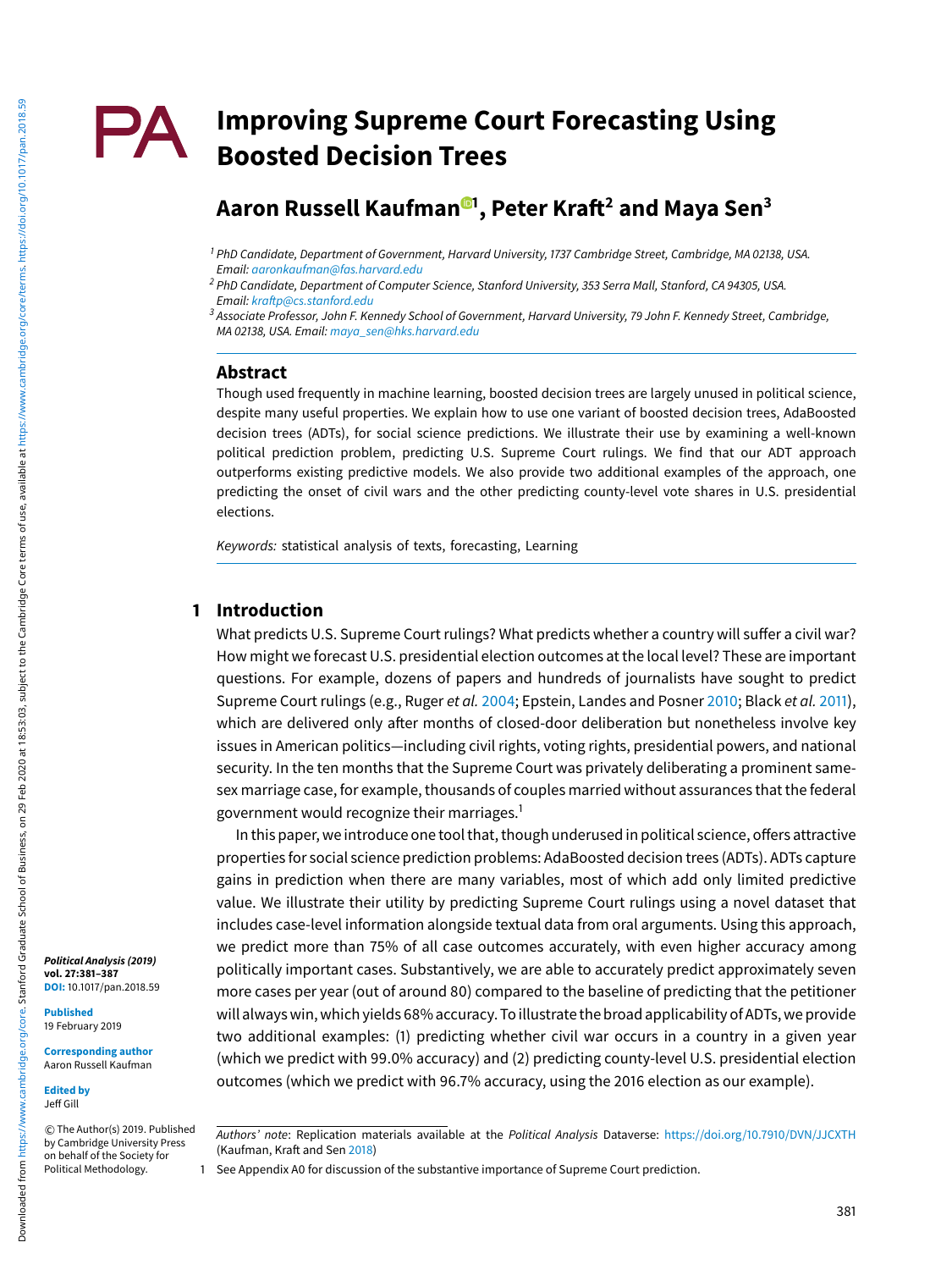## **2 AdaBoosted Decision Trees and their Applicability to Social Science Questions**

With exceptions (e.g., Green and Kern 2012; Montgomery and Olivella 2016; Muchlinski et al. 2016; Bansak et al. 2018), tree-based models are rarely used in political science, which tends to focus on substantive and/or causal interpretation of covariates.<sup>2</sup> Tree-based models—which are designed to incorporate flexible functional forms, avoid parametric assumptions, perform vigorous variable selection, and prevent overfitting—are common, however, in machine learning. These approaches are well suited for identifying variables important for forecasting, which could include variables that are not causal in nature per se but that are nonetheless predictive and for analyses involving large numbers of variables of potential (but uncertain) substantive importance.

The simplest tree-based models partition a dataset into "leaves" according to covariates and predict the value of each leaf. For example, a decision tree predicting Supreme Court rulings might start by splitting cases by whether the government is the respondent. If so, the algorithm may predict that the government wins. If not, the algorithm may examine the provenance of the case and, if there is a circuit split, predict that the petitioner wins. If it is not a circuit split, then it may examine whether Anthony Kennedy spoke frequently at oral arguments. If he did, the algorithm may predict that the respondent wins.

Our analysis relies on boosted decision trees, discussed in Montgomery and Olivella (2016) and which are newer to political science. (For an application of boosted regression trees to refugee allocation, see Bansak et al. 2018.) Boosting creates trees sequentially, and as Montgomery and Olivella (2016, p. 11) explain, each new tree then "improves upon the predictive power of the existing ensemble." The base classifier relies on "weak learners," decision rubrics that perform only slightly better than chance.

We use one of the most widely used boosting algorithms, AdaBoost. (See Appendix G, Section 8.4 for a discussion of other boosting approaches and why we chose AdaBoost.) AdaBoosting initializes by giving each observation equal weight. In the second iteration, AdaBoost will assign more weight to those units that were incorrectly classified in the first iteration. Focusing on those units that are hard to classify makes this approach well suited to social science problems, many of which involve heterogeneity and outliers.<sup>3</sup>

## 2.1 Pros and Cons of ADTs

ADTs' properties make it attractive for social science research. First, it has desirable asymptotics in improving predictive accuracy, especially when there are many features that each only contribute a small predictive gain. In predicting Court outcomes, although baseline accuracy is high, the predictive capacity of any one variable is small, leaving little room for improvement. This is common in the social sciences. Predicting the advent of civil wars has high baseline accuracy since there are few wars, but each additional predictor adds little information (Ward, Greenhill and Bakke 2010). Changes in which party controls the U.S. Presidency are often summarized by the "bread and peace" model: the incumbent party wins when the economy is growing, except during unpopular wars (Hibbs Jr 2000). This produces high baseline accuracy, with other variables adding little (Gelman and King 1993). Second, AdaBoost provides a useful theoretical guarantee: for any given iteration, as long as that model's predictions are consistently better than random chance, the overall model's training error is guaranteed to decrease (Mukherjee, Rudin and Schapire 2011).<sup>4</sup> Lastly, AdaBoost is agnostic to predictor or outcome data types, be they binary, continuous, or

<sup>2</sup> See Appendix E for discussion of why machine learning may be underused in political science.

<sup>3</sup> For a more technical walk-through of the AdaBoosting algorithm, see Appendix G.

<sup>4</sup> Train error refers to in-sample model fit, while test error refers to out-of-sample predictive accuracy. Here we measure predictive accuracy using exponential loss. This property of AdaBoost ensures that there are no local optima and no way to overfit.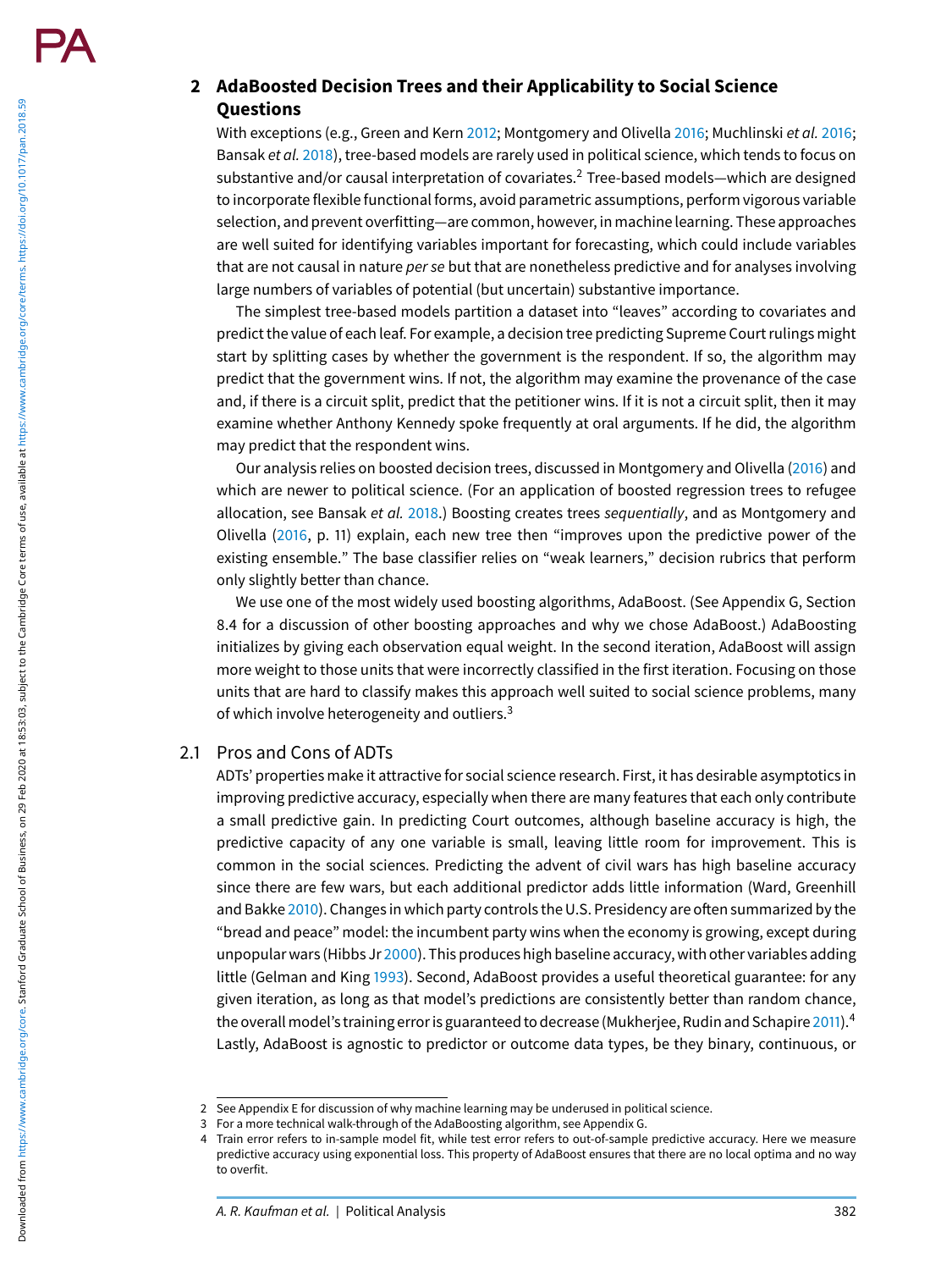categorical (Elith, Leathwick and Hastie 2008), simplifying its implementation in dealing with mixed datasets of many predictors.

We also note drawbacks. First, ADTs sacrifice some interpretability of estimates for flexibility of functional form. By avoiding assumptions about the relationship between Court rulings and covariates, for example, ADTs provide more robust predictive capacity. However, they preclude discussions of statistical significance or effect sizes; rather than interpreting coefficients on covariates, ADTs rely on "feature importance." (Appendix C discusses how feature importance could nonetheless provide substantively important information that models like OLS miss.) Second, ADTs are computationally expensive without being parallelizable. Third, ADTs have many tuning parameters inherited from decision trees, and a few added from AdaBoost. Fourth, ADTs tend to overfit easily, especially compared to random forests (Elith et al. 2008). This can be controlled by limiting the learning rate (see Appendix G) at the cost of computation time. Lastly, there exist important problems for which AdaBoost fails. With insufficient sample sizes, primarily unpredictive covariates, or unsuitable base models, AdaBoost will show no improvement over more naive methods. Despite this, AdaBoost has been shown to work well in a wide variety of experimental settings among benchmark problems in computer science (Freund and Schapire 1996).

## **3 Application of AdaBoosting to the Supreme Court**

We illustrate ADTs by predicting rulings by the U.S. Supreme Court. Because the Court decides cases of magnitude—including cases on presidential power, states' rights, and national security even small predictive gains translate into significant policy importance. The simplest predictive algorithm for Court rulings is that the petitioner (party appealing the case) wins roughly two thirds of the time (Epstein et al.  $2010$ ).<sup>5</sup> In practice, guessing that the petitioner wins every time predicts 67.98% of cases since 2000 accurately (Appendix A1), though several studies have surpassed this baseline (Martin et al. 2004; Katz, Bommarito and Blackman 2014; Katz, Bommarito II and Blackman 2017). In this paper, we compare our approach to two prominent Court forecasting models, {Marshall}+ and CourtCast.<sup>6</sup>

We implement ADTs using the scikit-learn Python library.<sup>7</sup> We train our model (and comparison models) using two data sources from 2005 to 2015. First, we use case-level covariates from the Supreme Court Database (Spaeth et al. 2015). These include the procedural posture of the case, the issues involved, the parties' identities, and other case-level factors, detailed in Appendix  $C<sup>8</sup>$  Second, we incorporate statements made by the Justices during oral arguments. Scholarship suggests that Justices use oral arguments to gather information and stake out positions (Johnson, Wahlbeck and Spriggs 2006). We draw on textual data from the Court's oral argument transcripts provided by the Oyez Project (Goldman 2002), which we operationalize into 55 variables, detailed in Appendix C. Finally, we optimize our model's tuning parameters using grid search (see Appendix G).

## **4 Results and Comparisons to Other Approaches**

In Figure 1 below, we compare predictions based on (1) our model (referred to as "KKS") to (2) the "petitioner always wins" baseline rule, (3) CourtCast, (4)  ${Marshall}$ , and (5) a generic random forest distinct from Katz et al. (2017). We evaluate all models using tenfold cross-validation (Efron

<sup>5</sup> A favorable ruling is at least a 5–4 majority. Note that we examine Court outcomes as opposed to the votes of individual Justices, in line with most papers in the literature.

<sup>6</sup> Source code for CourtCast is at https://github.com/nasrallah/CourtCast. See Appendix H.

<sup>7</sup> Complete replication materials are available on the Political Analysis Dataverse (Kaufman et al. 2018).

<sup>8</sup> Some of these variables are subjectively coded after the ruling is issued (for example, issue area). We see no way in which the coding would change pre- and postdecision. Appendix C provides further detail.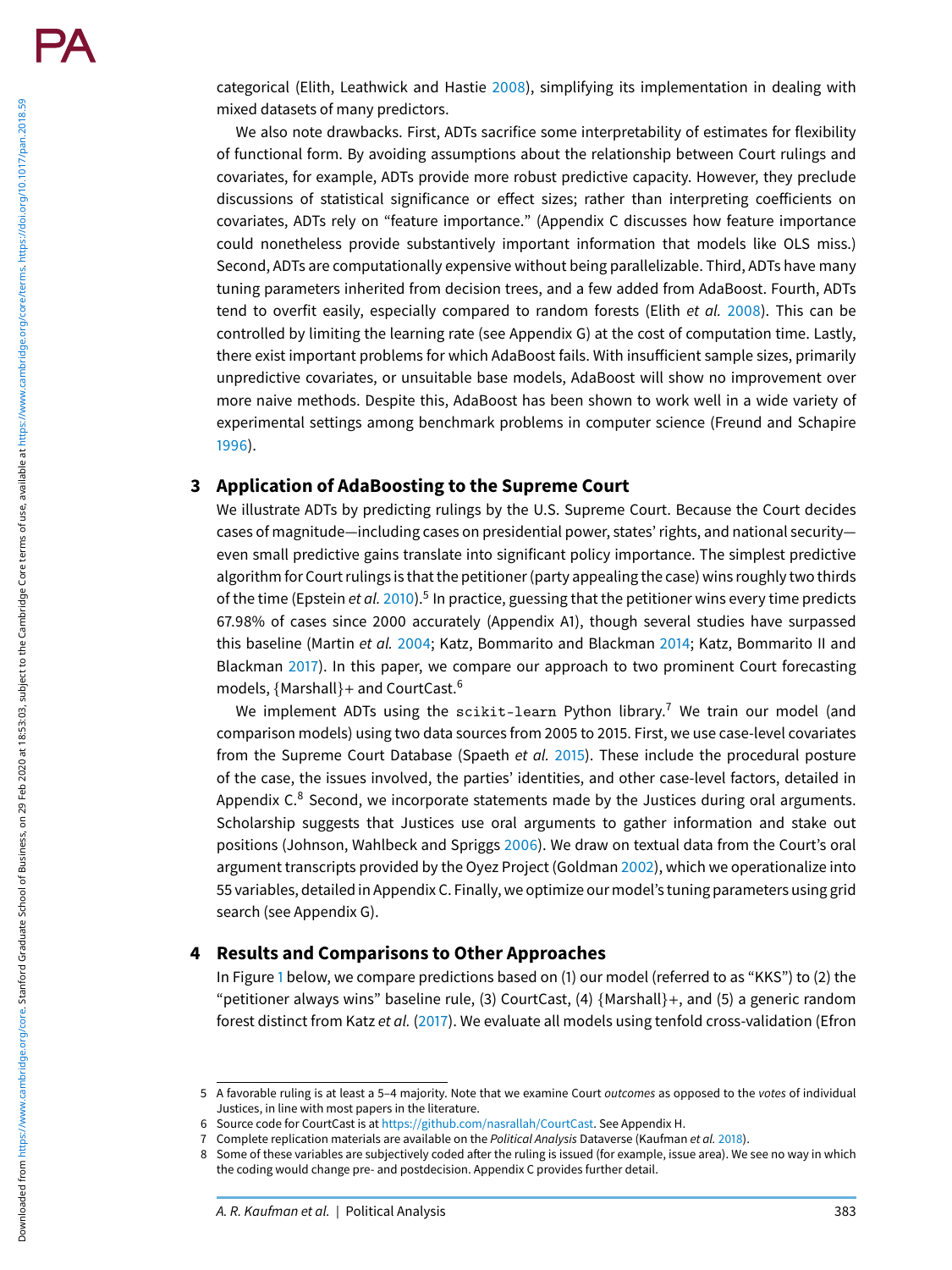

**Figure 1.** Cross-Validation Accuracy for KKS compared to the "petitioner always wins" baseline, CourtCast, {Marshall}+, and a generic random forest. We compare these across three datasets: Supreme Court Database ("SCDB"), oral argument data, and both datasets jointly. For {Marshall}+ and CourtCast, black dots indicate the original dataset on which those models were trained.

and Tibshirani1997), which captures a model's ability to predict withheld samples of the observed data (see Appendix D).

In Table 1, we present each model's accuracy as reported by their authors in the original papers. For {Marshall}+, the original self-reported accuracy is much higher than we achieve (Figure 1), since it includes covariates we purposely excluded.<sup>9</sup> For CourtCast, self-reported accuracy is *lower* than we achieve: the original CourtCast model uses fewer training years and less accurate data than in our replications and measures accuracy using a single train-test split rather than 10-fold cross-validation.

Figure 1 indicates for each model the dataset (Supreme Court Database, oral arguments data, or both), cross-validation accuracy, and comparison to baseline accuracy. We generate these accuracy statistics by training the respective models on data from 2005 to 2015. We find that all models perform best using the joint dataset; all perform second best with the oral argument dataset. The KKS model using only case covariates performs less well, achieving an accuracy of more than 7 points below baseline. Using oral argument data, however, it exceeds baseline by more than 5 points with an accuracy of 72.5%. With joint data, it achieves an accuracy of 74.04%. Its added accuracy of 6.06 points over baseline is almost triple the added accuracy originally reported

**Table 1.** Accuracy (self-reported) for (1) the "petitioner always wins" baseline, (2) Katz et al. (2017)'s Random Forest, (3) {Marshall}+, (4) CourtCast, and (5) KKS. "Data" indicates the training dataset: case-level covariates from the Supreme Court Database ("SCDB"), transcript data from the oral arguments ("oral argument"), or both. The KKS model using all covariates almost triples the added accuracy of the next best model.

| <b>Model</b>                   | <b>Data</b>   | <b>Self-reported Accuracy</b> | Self-reported Accuracy - Baseline (pp) |
|--------------------------------|---------------|-------------------------------|----------------------------------------|
| <b>Baseline</b>                | None          | 67.98%                        | 0                                      |
| Katz et al. 2017 <sup>10</sup> | <b>SCDB</b>   | 70.20%                        | 2.22                                   |
| ${Marshall}+$                  | <b>SCDB</b>   | 70.20%                        | 2.22                                   |
| CourtCast                      | oral argument | 70.00%                        | 2.02                                   |
| <b>KKS</b>                     | <b>SCDB</b>   | 60.6%                         | $-7.4$                                 |
| <b>KKS</b>                     | oral argument | 72.50%                        | 4.5                                    |
| <b>KKS</b>                     | <b>Both</b>   | 74.04%                        | 6.06                                   |

<sup>9</sup> Specifically, the original {Marshall}+ analysis includes covariates gathered after oral argument, such as the month of the ruling. When we include all original {Marshall}+ covariates, we achieve a replicated accuracy that is comparable to their original results.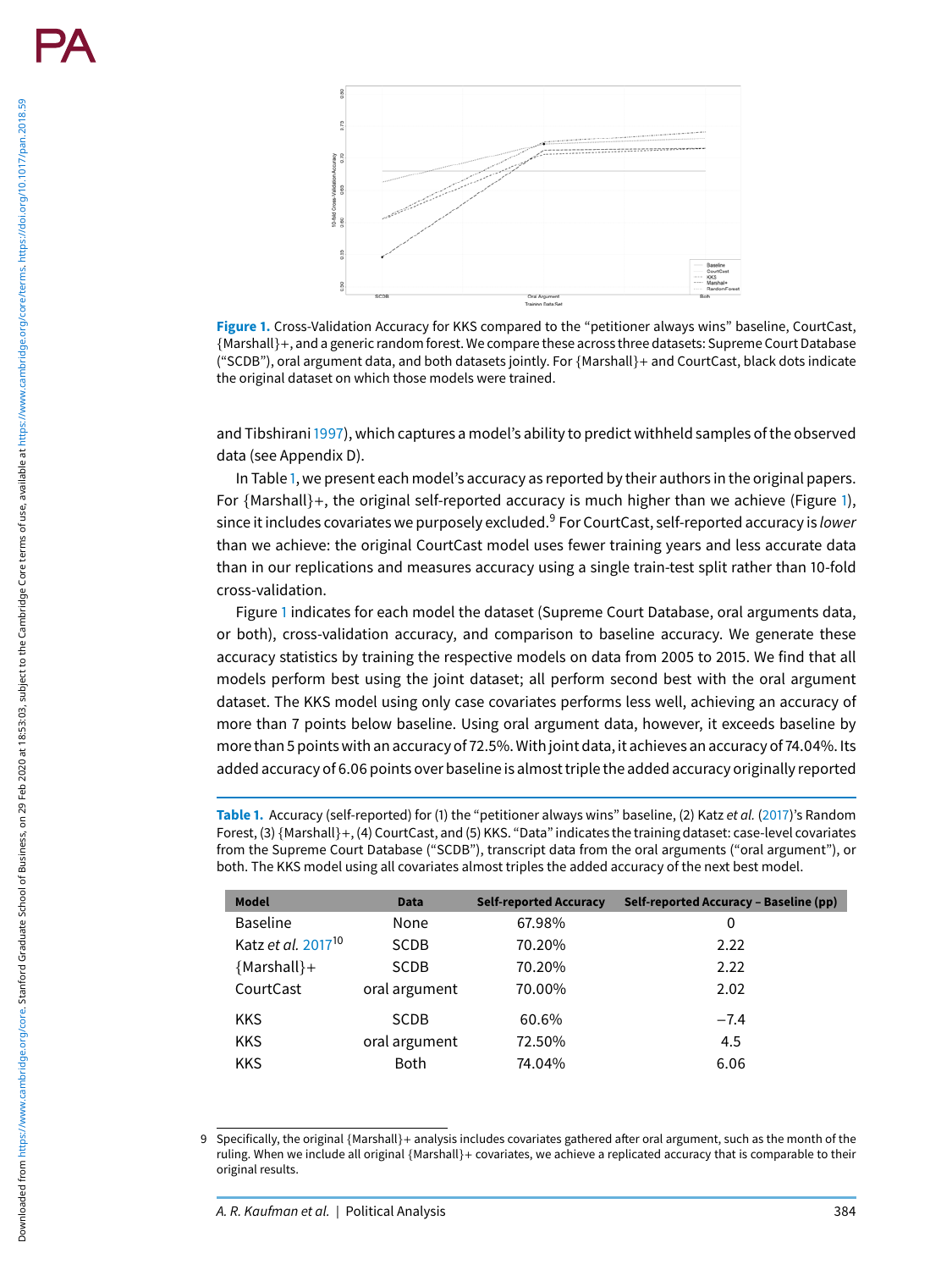#### **Table 2.** KKS model accuracy by decision margin.

| <b>Case Type</b>                 | <b>Baseline</b> | ${Marshall}+$ | <b>CourtCast</b> | <b>KKS</b> |
|----------------------------------|-----------------|---------------|------------------|------------|
| Margin: $5-4$                    | 0.62            | 0.64          | 0.63             | 0.66       |
| $6 - 3$                          | 0.60            | 0.57          | 0.67             | 0.73       |
| $7 - 2$                          | 0.68            | 0.68          | 0.70             | 0.76       |
| $8 - 1$                          | 0.72            | 0.71          | 0.82             | 0.82       |
| $9 - 0$                          | 0.69            | 0.72          | 0.78             | 0.77       |
| <b>Issue:</b> Criminal Procedure | 0.67            | 0.63          | 0.71             | 0.73       |
| Civil Rights                     | 0.74            | 0.70          | 0.74             | 0.77       |
| First Amendment                  | 0.69            | 0.69          | 0.69             | 0.74       |
| Economic Activity                | 0.65            | 0.67          | 0.75             | 0.73       |
| Judicial Power                   | 0.65            | 0.71          | 0.73             | 0.73       |
| Federalism                       | 0.50            | 0.50          | 0.55             | 0.66       |
| <b>Government is Party: Yes</b>  | 0.65            | 0.65          | 0.74             | 0.74       |
| N٥                               | 0.68            | 0.68          | 0.69             | 0.74       |

by Katz et al. 2017. Substantively, this means our model correctly predicts about seven more cases (out of 80) per term than baseline—a meaningful improvement.

Interestingly, no model using only case covariates surpasses baseline accuracy; it is unsurprising that oral argument data, collected much closer to the decision, are more predictive than case covariates determined years prior to a ruling. We also note that by introducing the joint dataset to {Marshall}+ and CourtCast, both outperform their originally reported results, though neither perform as well as KKS on either the oral argument or the joint datasets.

## **5 Predictive Accuracy Conditional on Covariates**

Our model enjoys an overall gain of approximately six percentage points over baseline, but this often increases when we examine subsets of cases. Close 5–4 decisions go to the petitioner 61% of the time on average, and our accuracy for 5–4 cases is 66%, five points above that baseline. We correctly predict 73% of 6–3 cases, 76% of 7–2 cases, 82% of 8–1 cases, and 77% of 9–0 cases; our model provides the biggest accuracy boost, 13 points, for 6–3 decisions.

Our model also outperforms the baseline in cases related to judicial power (nine points) and federalism (16 points) and where a state or federal government is a party (nine points). We see weaker gains in criminal procedure, civil rights, and First Amendment cases (Table 2). Our model outperforms {Marshall}+ and CourtCast in all subgroups except two: CourtCast performs one point better in unanimous cases and two points better in economic activity cases. However, both previous models often fail to exceed the baseline: {Marshall}+ in eight subgroups and CourtCast in two.

### 5.1 Additional applications: county-level U.S. presidential vote share & civil wars

ADTs are promising for other political science applications and may outperform even other treebased methods. To demonstrate, we examine two applications. First, we look at U.S. presidential elections. For this, we analyze data from the 2010 U.S. Census that includes county-level age, income, education, and gender. The outcome variable is whether the Democratic Party's two-party county-level vote share in the 2016 presidential election is greater than 50%. The baseline is calculated by predicting that the Republican Party's two-party county-level vote share is greater than 50%. To assess accuracy, we use 10-fold cross-validation for the proportion of counties correctly predicted.

Second, we look at civil war incidence, examining a dataset indicating which country-years were engaged in civil wars, alongside country-level covariates derived from Collier and Hoeffler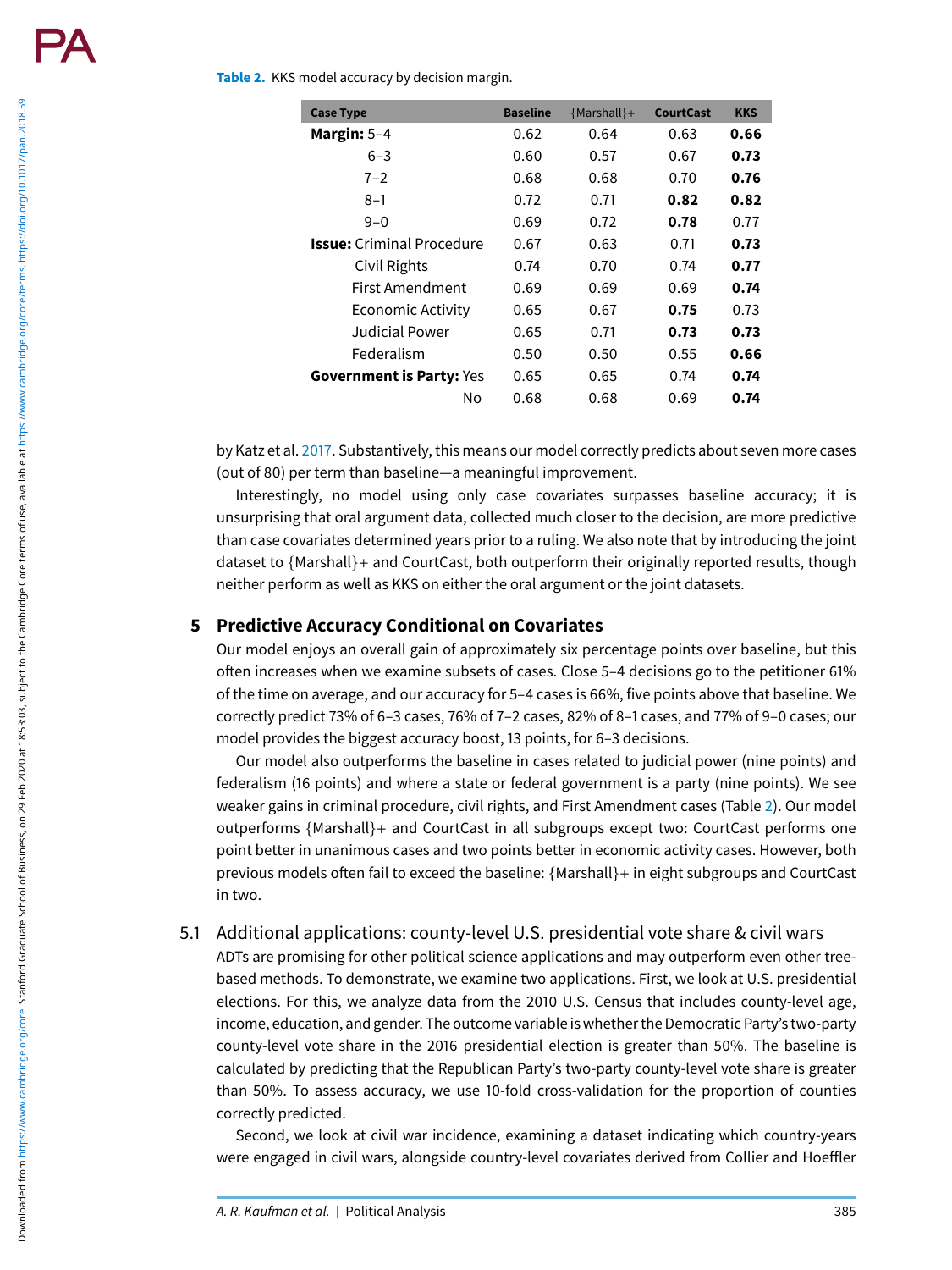**Table 3.** ADTs outperform other methods in predicting both county-level vote share in the 2016 U.S. Presidential Election and civil war incidence.

| <b>Method</b>                  | <b>Elections Accuracy</b> | <b>Civil Wars Accuracy</b> |
|--------------------------------|---------------------------|----------------------------|
| <b>ADTs</b>                    | 0.967                     | 0.990                      |
| Random Forest                  | 0.957                     | 0.989                      |
| <b>Support Vector Machines</b> | 0.954                     | 0.983                      |
| <b>Extremely Random Trees</b>  | 0.948                     | 0.990                      |
| LASSO                          | 0.948                     | 0.862                      |
| Logistic Regression            | 0.944                     | 0.987                      |
| <b>Baseline</b>                | 0.876                     | 0.861                      |

(2002) and Fearon and Laitin (2003), including population, GDP, Polity score, ethnolinguistic fractionalization, and oil reserves. The baseline accuracy is 86.1%, achieved by predicting "no civil war" in all cases. To assess accuracy, we use 10-fold cross-validation on the proportion of country-years correctly predicted as having a civil war or not.

Table 3 presents these results. ADTs outperform competing linear, nonlinear, and tree-based methods. These improvements, even when small, are substantively meaningful. As the example of 2016 shows, presidential elections are consequential and hard to predict. In our dataset of 3,082 counties, being able to predict the likely vote of 308 more counties than baseline (and 31 more counties than the next best model), may impact how campaigns distribute resources. Predicting civil wars is likewise hugely important; accurately forecasting them holds great promise for allocating scarce peacekeeping resources. Across 6,610 country-years since 1945, our model correctly predicts 853 more cases than baseline (and seven more cases than the next best model), corresponding to 11.8 additional countries each year; it also predicts around 20 more cases than a logistic regression (0.36 more per year). Both are substantively meaningful differences that would be useful for policy experts and analysts.

## **6 Discussion and Conclusion**

Our contributions are twofold. First, we provide an overview of ADTs, a technique frequently used in machine learning but one more novel within the social sciences. The approach is promising for many social science questions owing to its robustness to small sample sizes and its treatment of weakly predictive (though not unpredictive) covariates. As our examples show, this approach performs favorably compared to other commonly used methods across several applications. We include technical overviews and best practices guides in the Appendix.

Second, we contribute to a growing literature on Supreme Court prediction. The Court is the most reclusive branch of the U.S. government, yet it rules on some of the most important and contentious policy issues of the day. Increasing the predictive accuracy of forecasting models not only improves our understanding of how this important branch of government operates, but also, we believe, allows researchers to more credibly assess which way these influential rulings may go.

### **Acknowledgements**

Many thanks to Matthew Blackwell, Peter Dilworth, Finale Doshi-Velez, Phillipa Gill, Gary King, Brian Libgober, Chris Lucas, Luke Miratrix, Kevin Quinn, Jeff Segal, Robert Ward, and participants at the Computational Social Science Institute Seminar at University of Massachusetts, Amherst for helpful conversations and valuable feedback. We also thank Josh Blackman, Michael Bommarito, and Dan Katz for comments during early stages of this project.